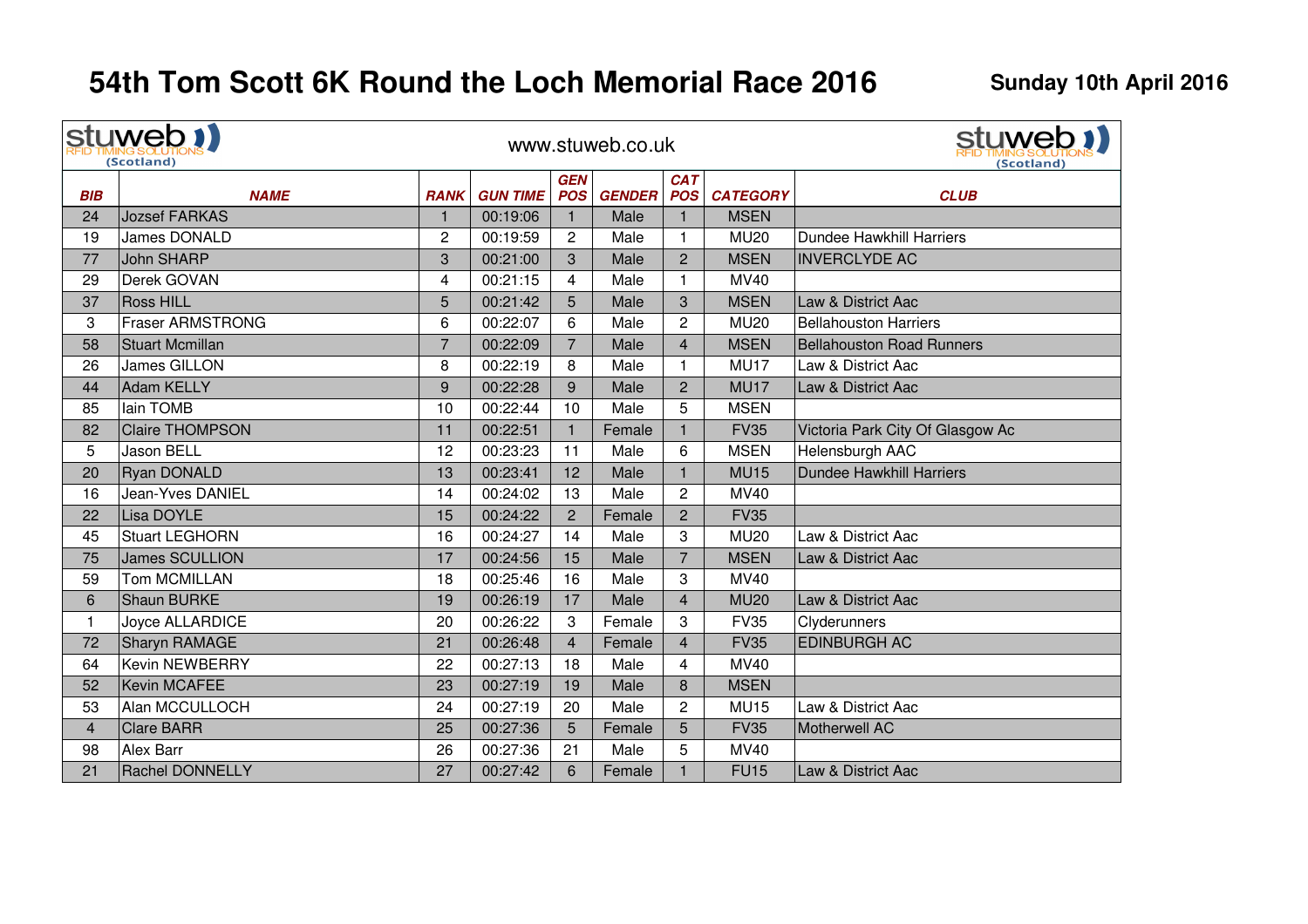$\mathbf{r}$ 

|                | stuweb <b>1</b><br>(Scotland) |             |                 |            | www.stuweb.co.uk |                | stuweb !!<br>(Scotland) |                              |
|----------------|-------------------------------|-------------|-----------------|------------|------------------|----------------|-------------------------|------------------------------|
|                |                               |             |                 | <b>GEN</b> |                  | <b>CAT</b>     |                         |                              |
| <b>BIB</b>     | <b>NAME</b>                   | <b>RANK</b> | <b>GUN TIME</b> | <b>POS</b> | <b>GENDER</b>    | <b>POS</b>     | <b>CATEGORY</b>         | <b>CLUB</b>                  |
| 93             | Rhonda WHITE                  | 28          | 00:27:47        | 7          | Female           | 6              | <b>FV35</b>             | Greenock glenpark harriers   |
| 70             | <b>Lucas PEDLEY</b>           | 29          | 00:28:07        | 22         | Male             | 3              | <b>MU15</b>             |                              |
| $\overline{7}$ | <b>Conor BUTTERS</b>          | 30          | 00:28:21        | 23         | Male             | 5              | <b>MU20</b>             | Law & District Aac           |
| 27             | Matthew GILLON                | 31          | 00:28:44        | 24         | Male             | $\overline{4}$ | <b>MU15</b>             | Law & District Aac           |
| 34             | Elle HENDERSON                | 32          | 00:28:50        | 8          | Female           | $\mathbf{1}$   | <b>FU17</b>             | Law & District Aac           |
| 83             | <b>Caitlin THOMSON</b>        | 33          | 00:28:50        | 9          | Female           | $\overline{2}$ | <b>FU15</b>             | Law & District Aac           |
| 33             | Julia HECTOR                  | 34          | 00:29:07        | 10         | Female           | $\overline{7}$ | <b>FV35</b>             | Jogscotland                  |
| 35             | Maggie HENDRY                 | 35          | 00:29:16        | 11         | Female           | 8              | <b>FV35</b>             |                              |
| 32             | <b>William Mitchell</b>       | 36          | 00:29:30        | 25         | Male             | 6              | <b>MV40</b>             | Ronhill Cambuslang Harriers  |
| 15             | <b>Ruth CURRIE</b>            | 37          | 00:29:34        | 12         | Female           | 3              | <b>FU15</b>             | Law & District Aac           |
| 14             | Thomas CURRIE                 | 38          | 00:29:40        | 26         | Male             | $\overline{7}$ | <b>MV40</b>             | Law & District Aac           |
| 80             | <b>Colin STEWART</b>          | 39          | 00:29:48        | 27         | Male             | 8              | <b>MV40</b>             | <b>Shettleston Harriers</b>  |
| 65             | Margaret NEWELL               | 40          | 00:30:19        | 13         | Female           | 1              | <b>FU20</b>             | Law & District Aac           |
| 55             | <b>Karen MCINDEWAR</b>        | 41          | 00:30:26        | 14         | Female           | 9              | <b>FV35</b>             |                              |
| 81             | Keith TELFORD                 | 42          | 00:30:41        | 28         | Male             | 9              | <b>MSEN</b>             |                              |
| 10             | <b>Stewart CARBRAY</b>        | 43          | 00:30:48        | 29         | Male             | 10             | <b>MSEN</b>             |                              |
| 97             | Roxanne YUE                   | 44          | 00:30:58        | 15         | Female           | 10             | <b>FV35</b>             | Law & District Aac           |
| 96             | <b>Tom WILLIS</b>             | 45          | 00:31:01        | 30         | Male             | 9              | <b>MV40</b>             |                              |
| 25             | <b>Kim FORBES</b>             | 46          | 00:31:25        | 16         | Female           | 11             | <b>FV35</b>             |                              |
| 36             | Dennis HENDRY                 | 47          | 00:32:04        | 31         | Male             | 10             | <b>MV40</b>             |                              |
| 95             | <b>Garry WILLIAMS</b>         | 48          | 00:32:28        | 32         | Male             | 11             | MV40                    |                              |
| 42             | Fin KEITH                     | 49          | 00:32:38        | 33         | Male             | 12             | <b>MV40</b>             |                              |
| 39             | Deirdre HOYLE                 | 50          | 00:32:42        | 17         | Female           | 12             | <b>FV35</b>             | <b>Bellahouston Harriers</b> |
| 61             | Finn MILLIGAN                 | 51          | 00:32:56        | 34         | Male             | 5              | <b>MU15</b>             | Law & District Aac           |
| 41             | Andrew HUDSON                 | 52          | 00:33:11        | 35         | Male             | 13             | MV40                    |                              |
| 74             | Phillip ROYLE                 | 53          | 00:33:11        | 36         | Male             | 11             | <b>MSEN</b>             |                              |
| 13             | Aileen CURRIE                 | 54          | 00:33:12        | 18         | Female           | 13             | <b>FV35</b>             | Law & District Aac           |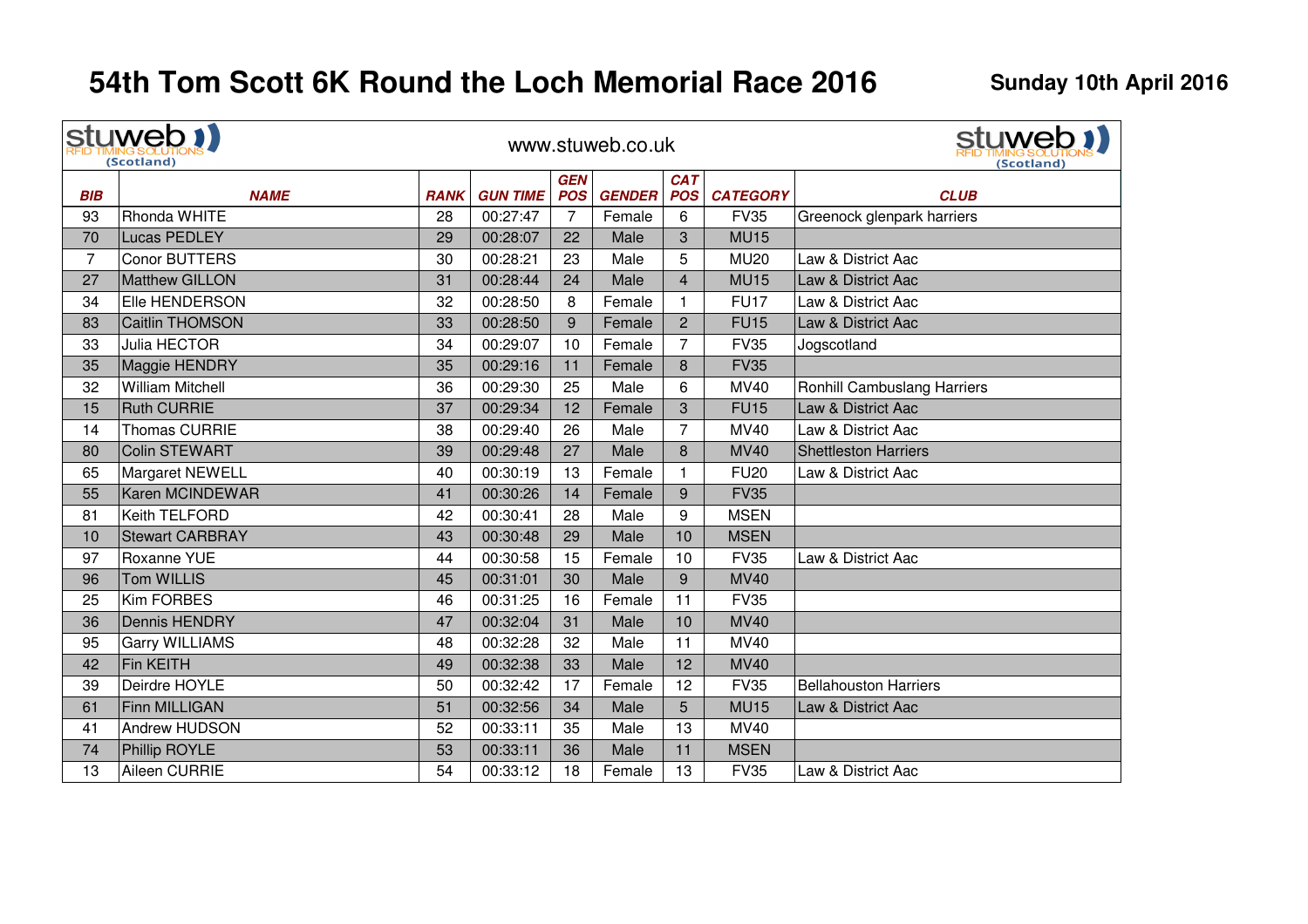| stuweb !!<br>(Scotland) |                         |             |                 |            | www.stuweb.co.uk |                | stuweb 1)<br>(Scotland) |                              |
|-------------------------|-------------------------|-------------|-----------------|------------|------------------|----------------|-------------------------|------------------------------|
|                         |                         |             |                 | <b>GEN</b> |                  | <b>CAT</b>     |                         |                              |
| <b>BIB</b>              | <b>NAME</b>             | <b>RANK</b> | <b>GUN TIME</b> | <b>POS</b> | <b>GENDER</b>    | <b>POS</b>     | <b>CATEGORY</b>         | <b>CLUB</b>                  |
| 84                      | Donna THOMSON           | 55          | 00:33:13        | 19         | Female           | 14             | <b>FV35</b>             |                              |
| 28                      | <b>Catriona GOURLEY</b> | 56          | 00:33:19        | 20         | Female           | 15             | <b>FV35</b>             |                              |
| 30                      | <b>Brian GRAHAM</b>     | 57          | 00:33:45        | 37         | Male             | 14             | <b>MV40</b>             | Kilbarchan AAC               |
| 47                      | Derek LIDDLE            | 58          | 00:33:53        | 38         | Male             | 15             | MV40                    |                              |
| 94                      | Donald WILKINS          | 59          | 00:34:16        | 39         | Male             | 12             | <b>MSEN</b>             |                              |
| 46                      | Kimberly LIDDLE         | 60          | 00:34:17        | 21         | Female           | $\mathbf{1}$   | <b>FSEN</b>             |                              |
| 50                      | <b>Anne MACFIE</b>      | 61          | 00:34:28        | 22         | Female           | 16             | <b>FV35</b>             | <b>Bellahouston Harriers</b> |
| 57                      | Gillian MCKINLAY        | 62          | 00:34:31        | 23         | Female           | $\overline{2}$ | <b>FSEN</b>             |                              |
| 76                      | Toni SCULLION           | 63          | 00:34:34        | 24         | Female           | 3              | <b>FSEN</b>             |                              |
| 54                      | Maria MCGINNITY         | 64          | 00:34:35        | 25         | Female           | 4              | <b>FSEN</b>             | Jogscotland                  |
| 8                       | <b>Bob CAMPBELL</b>     | 65          | 00:35:02        | 40         | Male             | 16             | <b>MV40</b>             |                              |
| 38                      | Linda HILL              | 66          | 00:35:43        | 26         | Female           | 17             | <b>FV35</b>             |                              |
| 18                      | Karen DOHERTY           | 67          | 00:36:27        | 27         | Female           | 18             | <b>FV35</b>             |                              |
| $\overline{c}$          | Mhairi ANDERSON         | 68          | 00:36:39        | 28         | Female           | 5              | <b>FSEN</b>             |                              |
| 79                      | <b>Hannah STARK</b>     | 69          | 00:36:53        | 29         | Female           | $\overline{2}$ | <b>FU20</b>             | Law & District Aac           |
| 78                      | Alan STABLES            | 70          | 00:37:18        | 41         | Male             | 17             | MV40                    |                              |
| 31                      | Donna HALLIDAY          | 71          | 00:37:45        | 30         | Female           | 19             | <b>FV35</b>             |                              |
| 40                      | Catriona HUDSON         | 72          | 00:38:00        | 31         | Female           | 6              | <b>FSEN</b>             |                              |
| 60                      | Linda MCWHINNIE         | 73          | 00:38:09        | 32         | Female           | 20             | <b>FV35</b>             |                              |
| 56                      | <b>Claire MCKAY</b>     | 74          | 00:38:14        | 33         | Female           | 21             | <b>FV35</b>             |                              |
| 87                      | <b>Hugh TURNER</b>      | 75          | 00:38:49        | 42         | Male             | 18             | <b>MV40</b>             |                              |
| 9                       | <b>B CANDY</b>          | 76          | 00:39:55        | 34         | Female           | 22             | <b>FV35</b>             |                              |
| 62                      | <b>Anne MURPHY</b>      | 77          | 00:39:59        | 35         | Female           | 23             | <b>FV35</b>             |                              |
| 73                      | Lisa RODGERS            | 78          | 00:40:50        | 36         | Female           | 24             | <b>FV35</b>             |                              |
| 91                      | <b>Gary WATSON</b>      | 79          | 00:40:56        | 43         | Male             | 13             | <b>MSEN</b>             |                              |
| 92                      | Lynda WATSON            | 80          | 00:40:57        | 37         | Female           | $\overline{7}$ | <b>FSEN</b>             |                              |
| 51                      | Mhairi MACLENNAN        | 81          | 00:43:07        | 38         | Female           | 25             | <b>FV35</b>             |                              |